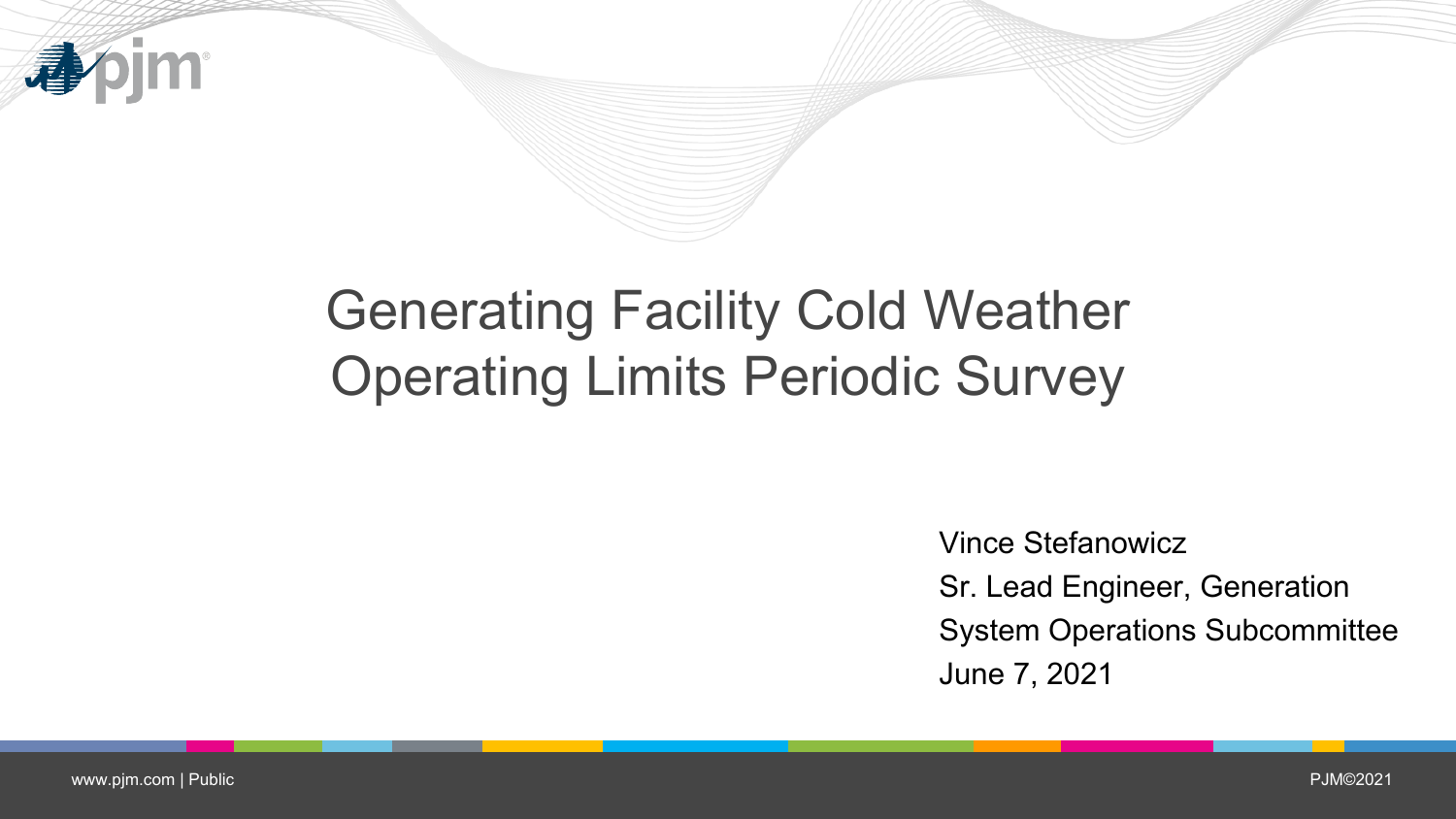

FERC/NERC joint report on MISO cold weather operations January, 2018 recommendations

- Generator Operators determine lowest ambient temperature to which plants can reliably operate
- Generator Operators to provide these limits to their Balancing Authority (BA) and Reliability Coordinator (RC)
- Balancing Authority (BA) and Reliability Coordinator (RC) to incorporate these limits in their operating plans
- **Tie in to NERC Project 2019-06 – Cold Weather**

Report Link: [https://www.nerc.com/pa/rrm/ea/Documents/South\\_Central\\_Cold\\_Weather\\_Event\\_FERC-NERC-Report\\_20190718.pdf](https://www.nerc.com/pa/rrm/ea/Documents/South_Central_Cold_Weather_Event_FERC-NERC-Report_20190718.pdf)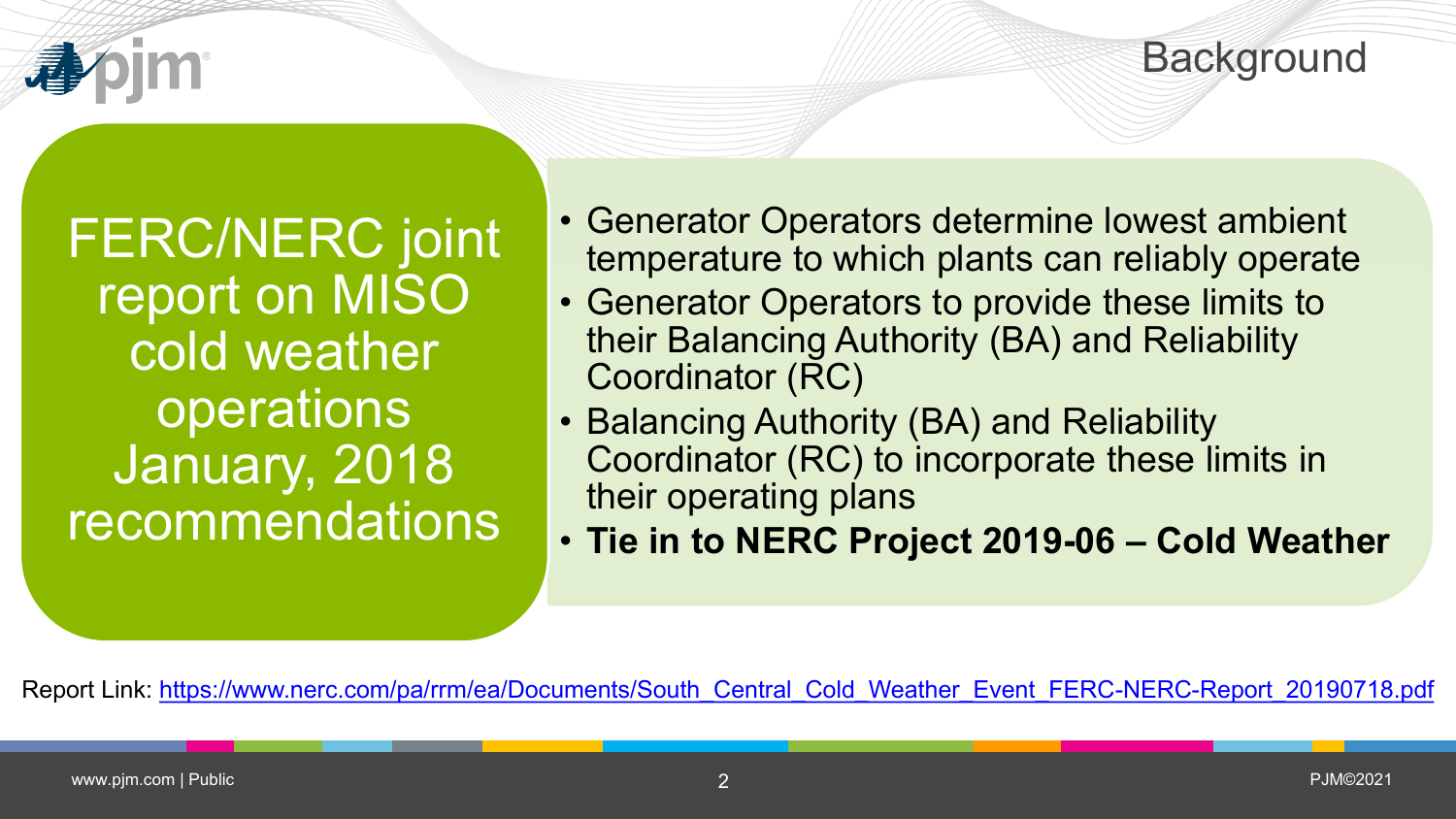

## Periodic Survey Applicability

**Generating Facility** Minimum **Operating Temperature Survey** 

- Originally based on joint NERC/FERC report on MISO cold weather event in January 2018
- **Account for preliminary lessons learned from ERCOT cold weather event**
- Focused on low ambient operating temperature limits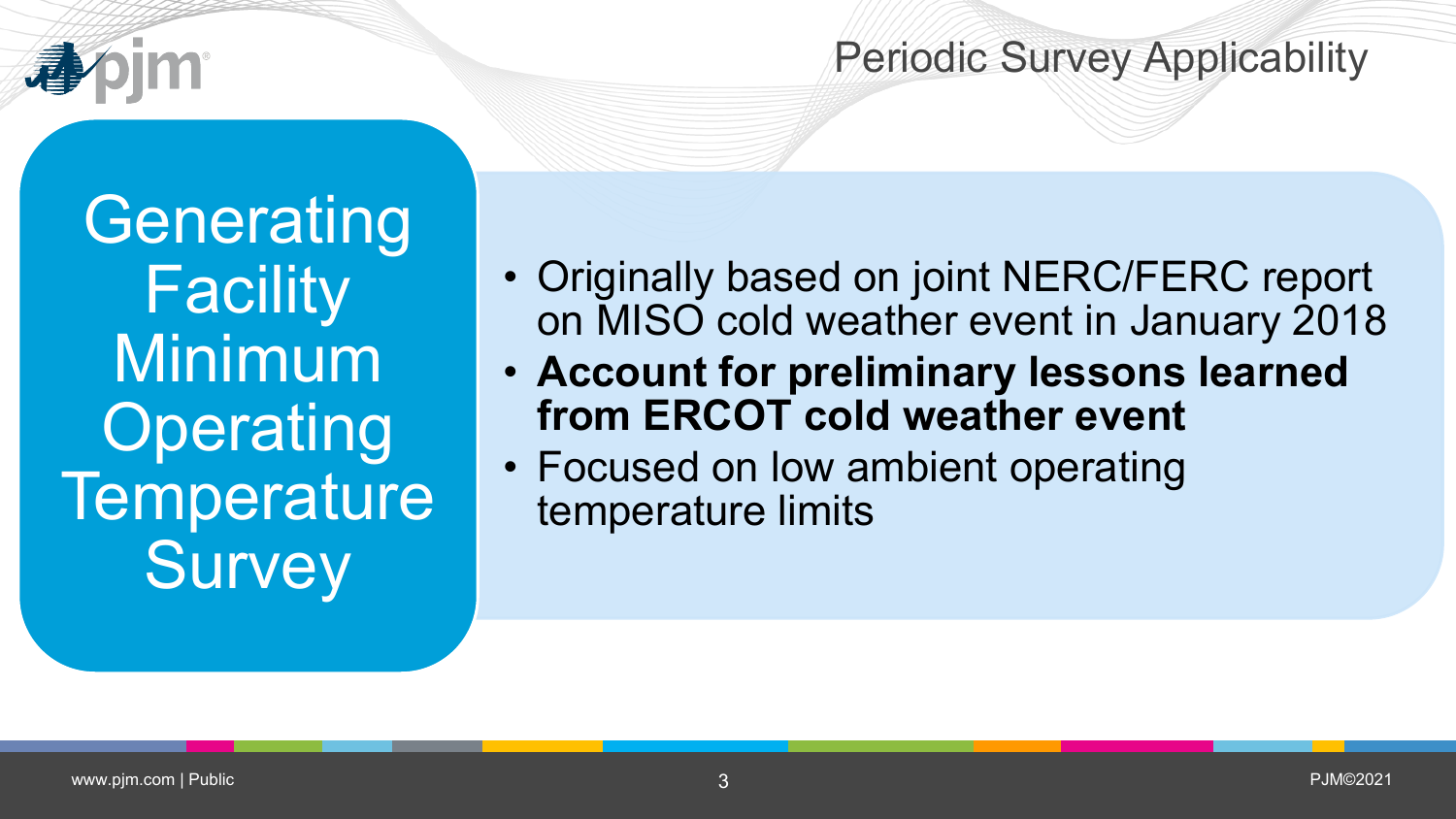

## Periodic Survey Logistics

**Generating Facility** Minimum **Operating Temperature Survey** 

- Surveys to be initiated in eDART
	- One specific to wind units
	- One specific to solar units
	- A third focused on units placed in service since last survey closed
- Independent of Seasonal Fuel & Emissions Survey
- Open from 6/14/21 to 8/15/21